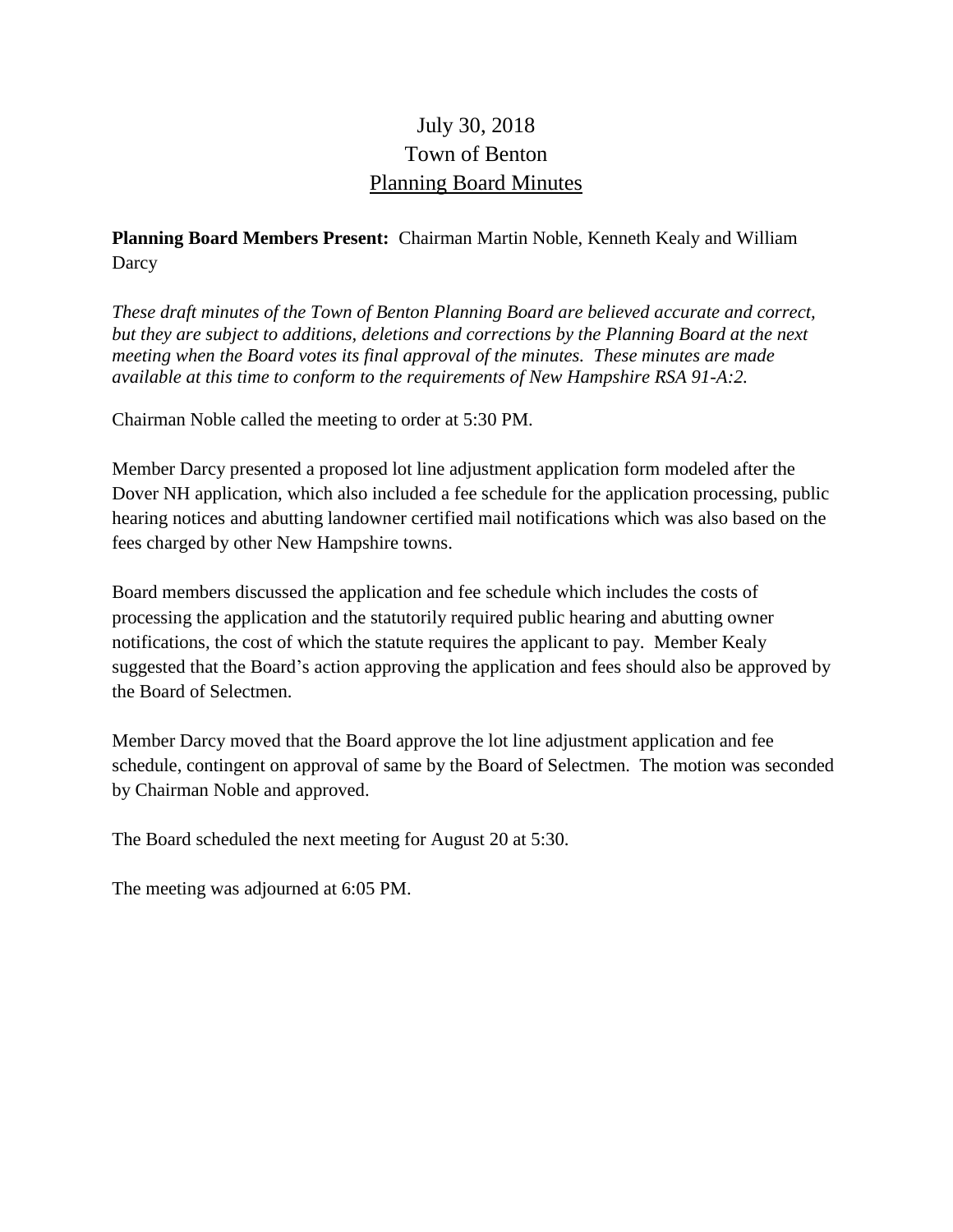# **TOWN OF BENTON, NEW HAMPSHIRE MINOR LOT LINE ADJUSTMENT APPLICATION**

# **APPLICANT INFORMATION** Name of Applicant: Telephone # Address **FIRST PROPERTY OWNER AND PARCEL INFORMATION**  Name of 1st Property Owner (if different from applicant): Telephone # Address of 1st Property Owner: \_\_\_\_\_\_\_\_\_\_\_\_\_\_\_\_\_\_\_\_\_\_\_\_\_\_\_\_\_\_\_\_\_\_\_\_\_\_\_\_\_\_\_\_\_\_\_\_\_\_\_\_ Address of Property: Assessor's Map # \_\_\_\_\_\_\_\_\_\_\_\_\_ Lot(s) # \_\_\_\_\_\_\_\_\_\_\_\_\_\_\_\_\_\_\_\_\_ Property Deed: Book \_\_\_\_\_\_\_\_\_\_\_ Page: \_\_\_\_\_\_\_\_\_\_\_\_\_\_ Size of Existing Parcel (sq. ft.):  $\frac{\ }{\ }$ Size of Proposed Parcel (sq. ft.): **SECOND PROPERTY OWNER AND PARCEL INFORMATION**  Name of 2nd Property Owner (if different from applicant): \_\_\_\_\_\_\_\_\_\_\_\_\_\_\_\_\_\_\_\_\_\_\_ Telephone #\_\_\_\_\_\_\_\_\_\_\_\_\_\_\_\_\_ Address of 2nd Property Owner: \_\_\_\_\_\_\_\_\_\_\_\_\_\_\_\_\_\_\_\_\_\_\_\_\_\_\_\_\_\_\_\_\_\_\_\_\_\_\_\_\_\_\_\_\_\_\_\_\_\_\_ Address of Property: \_\_\_\_\_\_\_\_\_\_\_\_\_\_\_\_\_\_\_\_\_\_\_\_\_\_\_\_\_\_\_\_\_\_\_\_\_\_\_\_\_\_\_\_\_\_\_\_\_\_\_\_\_\_\_\_\_\_\_\_ Assessor's Map #  $\qquad \qquad$  Lot(s) # Property Deed: Book \_\_\_\_\_\_\_\_\_\_\_ Page: \_\_\_\_\_\_\_\_\_\_\_\_\_\_ Size of Existing Parcel (sq. ft.):

Size of Proposed Parcel (sq. ft.): \_\_\_\_\_\_\_\_\_\_\_\_\_\_\_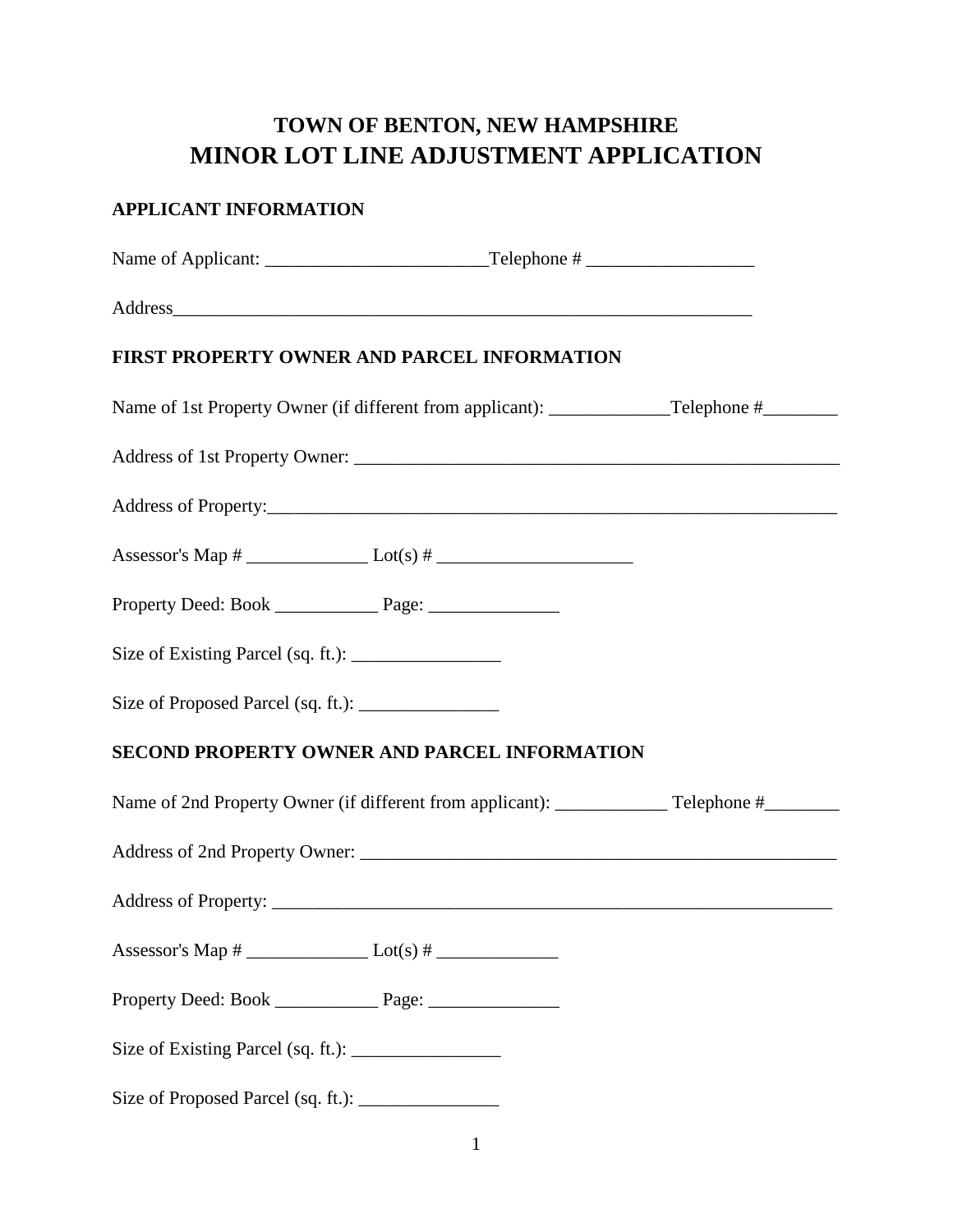# **SURVEYOR INFORMATION**

| <b>SIGNATURES</b>                                  |                                                                                                                                                                                                                                                                                                     |  |  |
|----------------------------------------------------|-----------------------------------------------------------------------------------------------------------------------------------------------------------------------------------------------------------------------------------------------------------------------------------------------------|--|--|
| that I am duly authorized to act in this capacity. | I/We hereby submit this application to the Town of Benton Planning Board and attest that to the<br>best of my knowledge all of the information on this application form and in the accompanying<br>application materials and documentation is true and accurate. As applicant or as agent, I attest |  |  |
|                                                    |                                                                                                                                                                                                                                                                                                     |  |  |
|                                                    | Date:                                                                                                                                                                                                                                                                                               |  |  |
|                                                    | Signature of Applicant (if different from owner): ________________________Date: ___________________                                                                                                                                                                                                 |  |  |
|                                                    | Date: $\frac{1}{\sqrt{1-\frac{1}{2}}\cdot\frac{1}{2}}$                                                                                                                                                                                                                                              |  |  |

## **AUTHORIZATION TO ENTER SUBJECT PROPERTY**

I hereby authorize members of the Benton Planning Board to enter my property for the purpose of evaluating this application, including performing inspections during the application phase, post-approval phase, construction phase and occupancy phase. It is understood that these individuals must use all reasonable care, courtesy, and diligence when on the property.

|  | <b>Signature of Property Owner:</b> | Date: |
|--|-------------------------------------|-------|
|--|-------------------------------------|-------|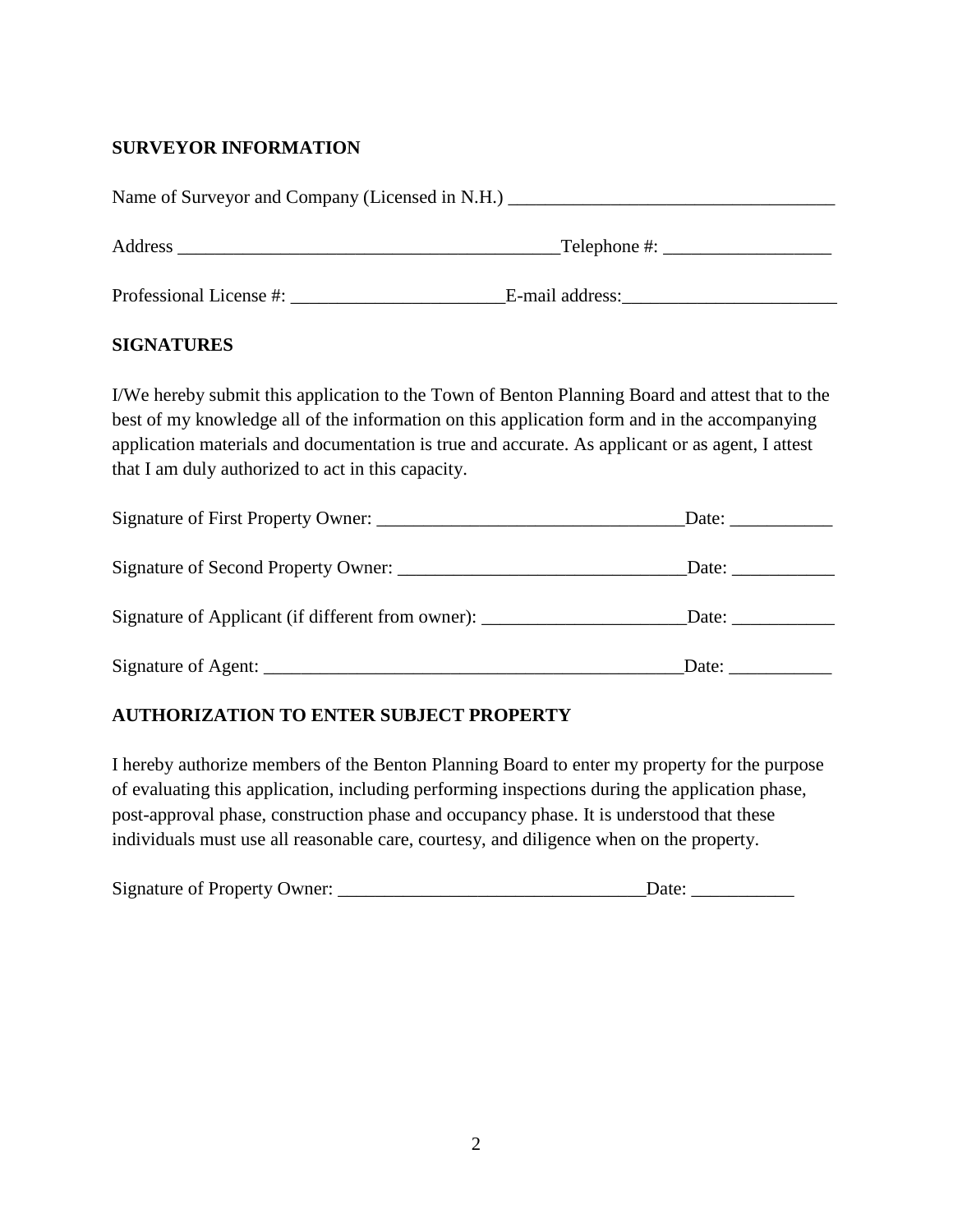## **TOWN OF BENTON MINOR LOT LINE ADJUSTMENT LIST OF ABUTTERS**

Pursuant to RSA 676:4, the State Law of New Hampshire, the Town of Benton is required to notify the applicant, abutters (including holders of conservation easements), and any professional whose seal is on the plan, of the public hearing by verified mail, as defined in RSA 451-C:1, VII. The applicant must provide accurate contact information for the owner, applicant, abutters and professional agents representing the project.

#### **Owner:**

| <b>TAX</b><br>I A P<br>M | $\mathbf{LOT} \ \#$ | <b>PROPERTY</b><br><sup>7</sup> OWNER | <b>MAILING ADDRESS</b> |
|--------------------------|---------------------|---------------------------------------|------------------------|
|                          |                     |                                       |                        |

#### **Applicant (if different from owner):**

| <b>APPLICANT NAME</b> | <b>APPLICANT COMPANY</b> | <b>MAILING ADDRESS</b> |
|-----------------------|--------------------------|------------------------|
|                       |                          |                        |

### **Surveyor and/or Engineer/Professional Agent:**

| NAME | COMPANY | <b>MAILING ADDRESS</b> |
|------|---------|------------------------|
|      |         |                        |
|      |         |                        |

#### **Conservation Easement Holder:**

| <b>TAX MAP</b> | OT# | <b>EASEMENT HOLDER</b> | <b>MAILING ADDRESS</b> |
|----------------|-----|------------------------|------------------------|
|                |     |                        |                        |
|                |     |                        |                        |

#### **Abutting Landowners:**

| <b>TAX MAP</b> | LOT# | <b>ABUTTER</b> | <b>MAILING ADDRESS</b> |
|----------------|------|----------------|------------------------|
|                |      |                |                        |
|                |      |                |                        |
|                |      |                |                        |
|                |      |                |                        |
|                |      |                |                        |
|                |      |                |                        |
|                |      |                |                        |
|                |      |                |                        |
|                |      |                |                        |
|                |      |                |                        |
|                |      |                |                        |
|                |      |                |                        |